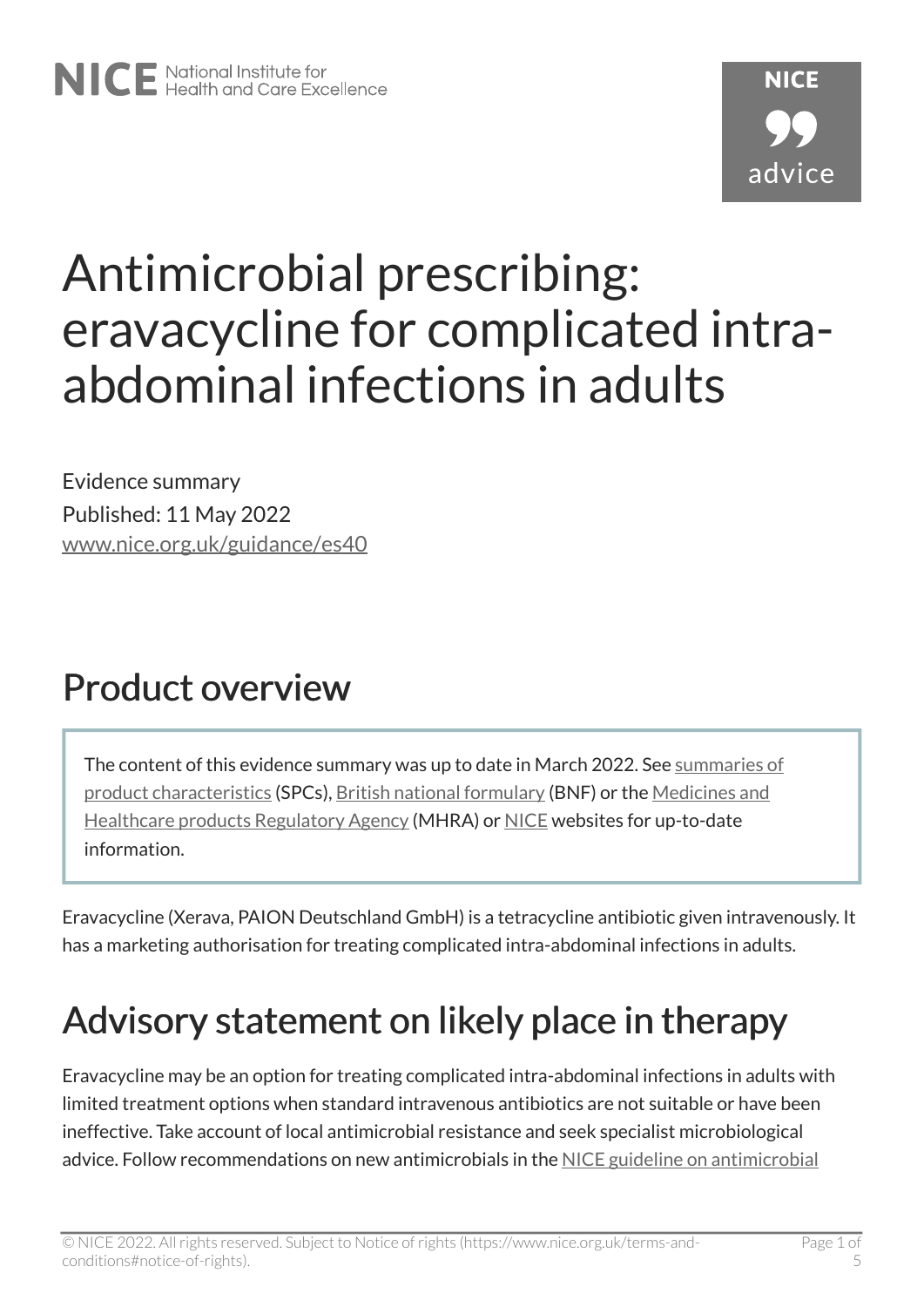[stewardship](https://www.nice.org.uk/guidance/ng15).

## Rationale

The [European public assessment report \(EPAR\) on eravacycline](https://www.ema.europa.eu/en/medicines/human/EPAR/xerava#product-information-section) states that complicated intraabdominal infections are the second most common cause of morbidity and mortality, after pneumonia in adults, in the intensive care unit. They are characterised by an increased mortality because of both the underlying patient health status and the increased likelihood of infection caused by multi-drug resistant organisms. The pathogens most frequently seen in complicated intra-abdominal infections include the Gram-negative bacteria *Escherichia coli* and other common *Enterobacteriaceae*, *Pseudomonas aeruginosa* and *Bacteroides fragilis*. Second or third generation cephalosporins in combination with metronidazole; beta-lactam antibiotics (such as penicillins) in combination with beta-lactamase inhibitors; and carbapenems are commonly used for treating complicated intra-abdominal infections. Effective management of complicated intra-abdominal infection requires early diagnosis, appropriate surgical intervention and empiric, broad-spectrum antimicrobial treatment.

Evidence from 2 phase 3 randomised controlled trials in non-UK hospitals (n=541 and n=500) found that eravacycline was non-inferior to either ertapenem or meropenem for treating complicated intra-abdominal infections in adults. Eravacycline was administered every 12 hours. Treatment duration was a minimum of four 24-hour dosing cycles. The infections treated in the studies were complicated intra-abdominal infections which included complicated appendicitis, cholecystitis, gastric perforation and peritonitis.

Increasing resistance to commonly prescribed antimicrobial agents is a recognised serious global problem ([EPAR report](https://www.ema.europa.eu/en/documents/assessment-report/xerava-epar-public-assessment-report_en.pdf)). Eravacycline offers an alternative for treating complicated intra-abdominal infections.

The [NICE guideline on antimicrobial stewardship](https://www.nice.org.uk/guidance/ng15) makes recommendations on the effective use of new antimicrobials. Eravacycline should be reserved for those people most likely to benefit from it, after specialist microbiological advice to help monitor use and limit antimicrobial resistance.

# Factors for decision making

#### Effectiveness and safety

Evidence was from 2 multicentre, randomised, double-blind phase 3 studies ([Solomkin et al. \[2017\]](https://pubmed.ncbi.nlm.nih.gov/27851857/)  and [Solomkin et al. \[2019\]\)](https://pubmed.ncbi.nlm.nih.gov/30561562/) in people with complicated intra-abdominal infections, such as acute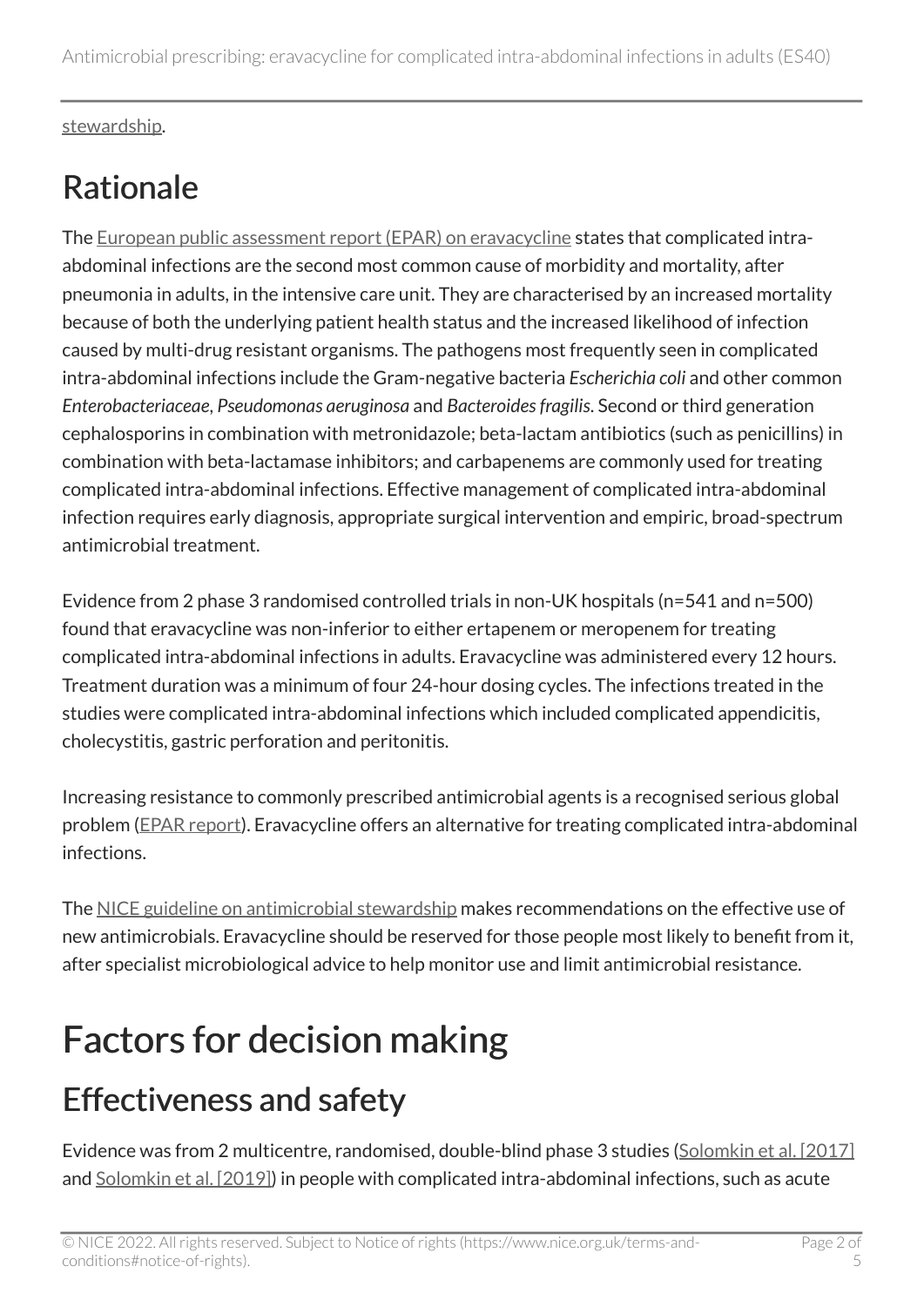appendicitis. Solomkin et al. (2017; n=541) compared intravenous eravacycline with intravenous ertapenem and Solomkin et al. (2019; n=500) compared intravenous eravacycline with intravenous meropenem. The 2 studies found that eravacycline was non-inferior to either ertapenem or meropenem for the primary endpoint, clinical response at the test-of-cure visit. The primary end point, the clinical response at the test-of-cure visit in the modified intention to treat population, was categorised as clinical cure, clinical failure or unknown. Solomkin et al. (2017) found that 87.0% of people in the eravacycline arm and 88.8% of people in the ertapenem arm met the requirements of clinical cure at the test-of-cure visit. Solomkin et al. (2019) found that 92.4% of people in the eravacycline arm and 91.6% of people in the meropenem arm met the requirements of clinical cure at the test-of-cure visit.

Eravacycline was also found to be non-inferior to ertapenem and meropenem for the secondary endpoints such as clinical cure at the test-of-cure visit in the micro-intention-to-treat and clinically evaluable population.

The [summary of product characteristics \(SPC\) for eravacycline](https://www.medicines.org.uk/emc/product/13327/smpc/) gives the common adverse reactions (seen in between 1 in 10 and 1 in 100 people) as thrombophlebitis, phlebitis, nausea, vomiting and infusion site reactions.

Adverse events were seen in 113/270 (41.9%) of participants given eravacycline and 75/268 (28%) of participants given ertapenem (Solomkin et al. 2017). In Solomkin et al. (2019) treatmentemergent adverse events were seen in 93/250 (37.2%) of participants given eravacycline and 77/ 249 (30.9%) of participants given meropenem.

#### Limitations of the evidence

Solomkin et al. (2017) and Solomkin et al. (2019) were well-conducted randomised controlled trials. The participants included in the studies were mostly 65 years or younger and of white ethnicity and had a reported **APACHE II** (a mortality prediction tool based on 12 routine physiologic measurements; range 0 to 71; lower scores are better) mean score of 6.7. Therefore, the populations may not be representative of people who are likely to be at higher risk of dying with higher APACHE II scores. Solomkin et al. (2017) and Solomkin et al. (2019) compared eravacycline with either ertapenem or meropenem, which are both currently used in practice to treat complicated intra-abdominal infections.

Both studies met the pre-specified upper limit of patients randomised with complicated appendicitis. This was set at 50% in Solomkin et. al (2019) and 30% in the Solomkin et al. (2017) study. However, the 50% limit set by Solomkin et al. (2019) was not in line with the practice advised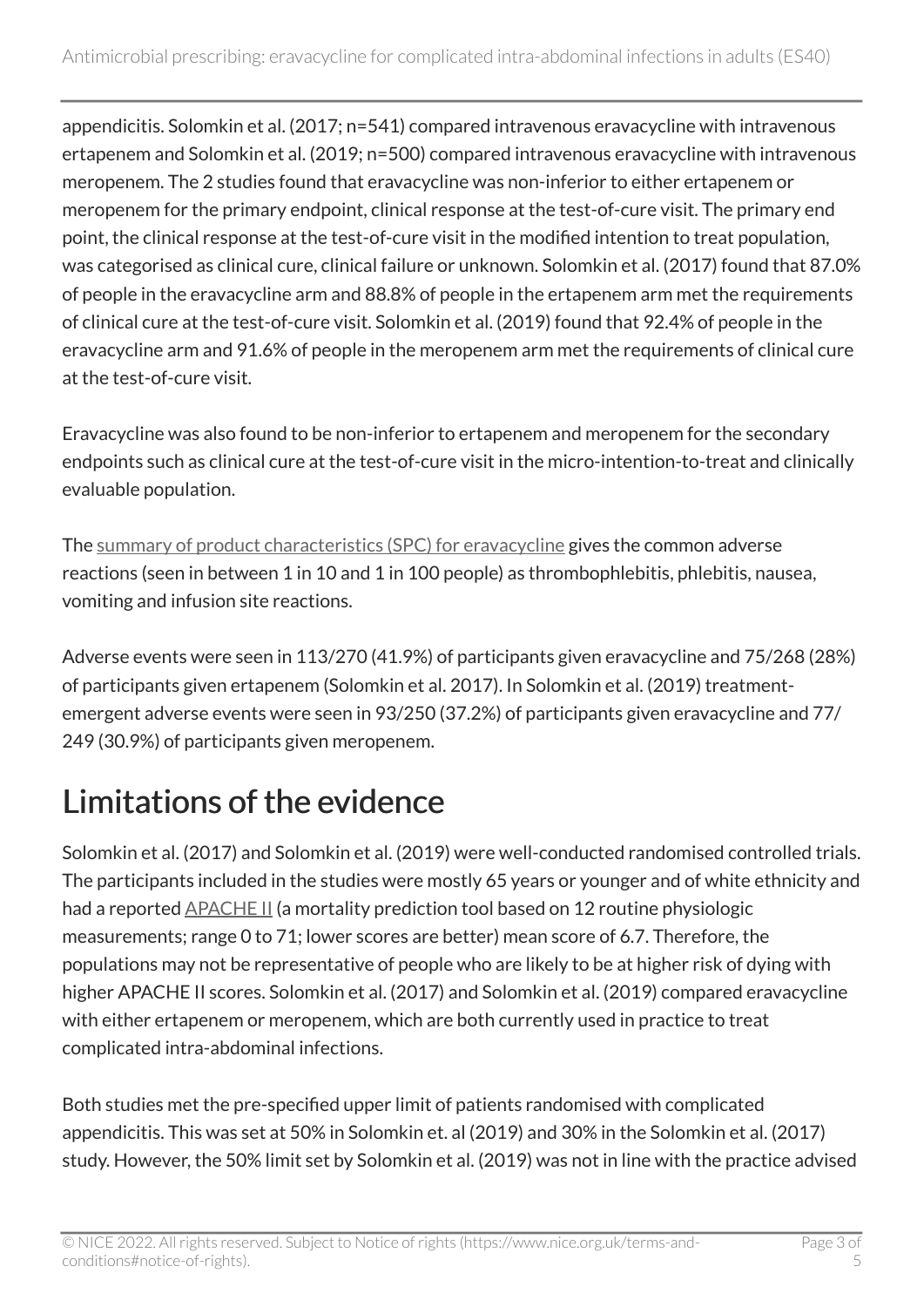by the Committee for Medicinal Products for Human Use, which states that the percentage of patients with complicated appendicitis should be limited to 30%. It is not known if this would have had an impact on the results.

#### Person-centred factors

Eravacycline is given by intravenous infusion only, over approximately 1 hour. The recommended dose is 1 mg/kg eravacycline every 12 hours for 4 to 14 days. In practice, it is likely to be given in a hospital setting.

Specialists who commentated on this evidence review highlighted that in practice eravacycline is likely to be prescribed for people who are allergic to penicillin or when standard intravenous antibiotics are not suitable or have been ineffective.

Eravacycline has a marketing authorisation for treating adults only and there is no requirement to adjust the dose for age, weight, or mild to moderate renal function.

#### Antimicrobial resistance

Eravacycline is a new antimicrobial and therefore data on resistance and impact on clinical practice in the UK is limited. Information on resistance can be found on UK Health Security Agency [antimicrobial resistance local indicators.](https://fingertips.phe.org.uk/profile/amr-local-indicators)

Resistance to eravacycline has been seen in *Enterococcus* harbouring mutations in the rpsJ gene. There is no target-based cross-resistance between eravacycline and other classes of antibiotics such as quinolones, penicillins, cephalosporins and carbapenems. Other bacterial resistance mechanisms that could potentially affect eravacycline are associated with upregulated, nonspecific intrinsic multidrug-resistant efflux (SPC).

#### Resource implications

The cost of eravacycline 100 mg powder for concentrate for solution for infusion is £105 for 1 vial (see [MIMS,](https://www.mims.co.uk/drugs/infections-and-infestations/bacterial-infections/xerava) May 2022). The cost of a treatment course based on an average weight of 75 kg and assuming part vials are not stored or shared is £840 to £2,940 for 4 to 14 days, respectively.

In comparison, the cost of ertapenem 1g powder for solution for infusion in March 2022 was £31.65 for 1 vial (see the *Drug Tariff*). The cost of a treatment course for 4 to 14 days is £127 to £443.